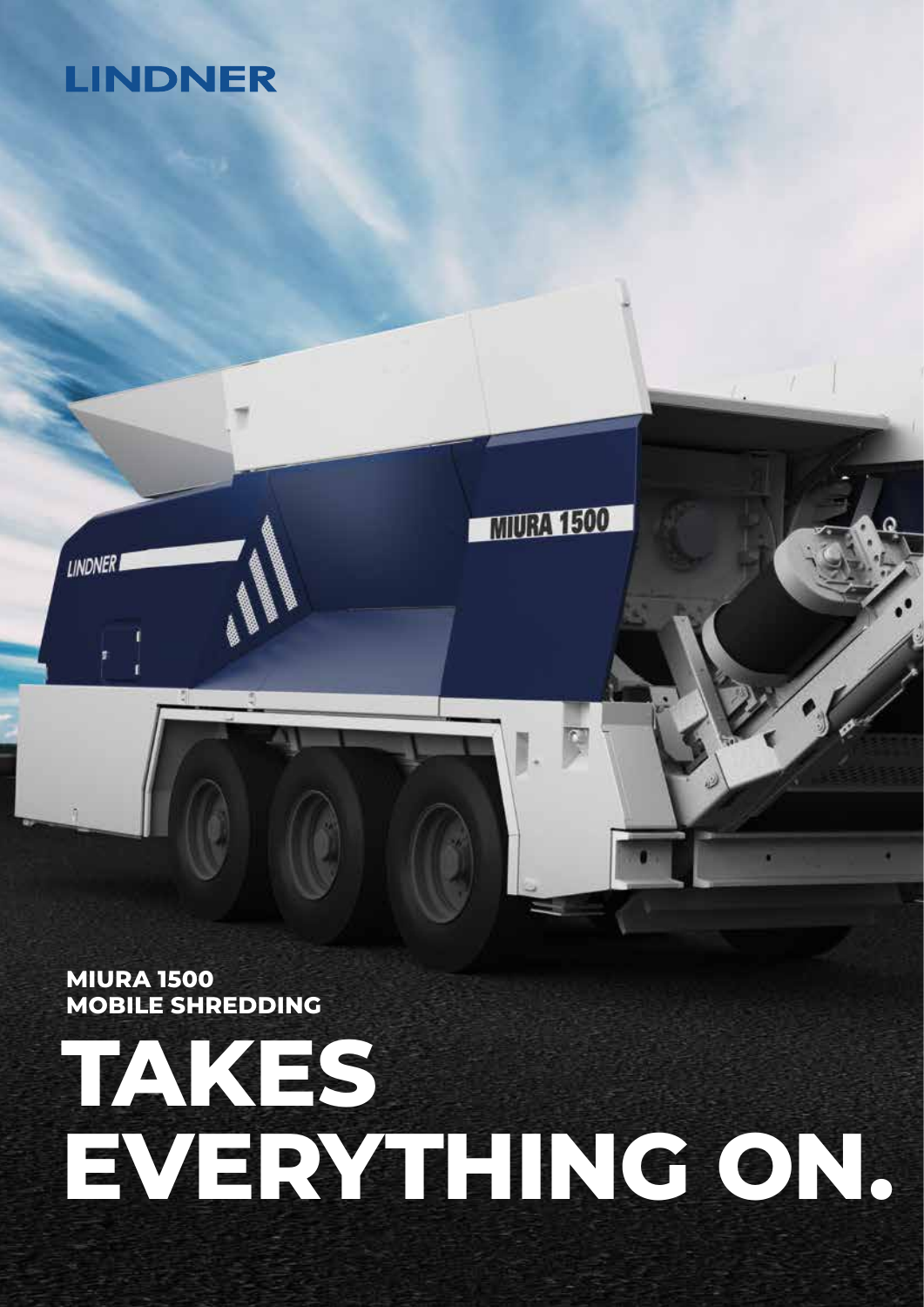**1.**

**2.**

**3.**

**4.**

**5.**

**6.**



#### **1. ROBUST TWIN-ROTOR CUTTING SYSTEM**

Incredibly productive thanks to an aggressive intake and a combined crushing and cutting action.

Maximum resistance with our fully welded crushers, rippers and scrapers.

**Efficient and economical thanks to** our 350 hp diesel engine from Scania. Complies with all exhaust gas regulations thanks to our state-of-the-art SCR system. Particularly long service life

Adapts perfectly to the material thanks to shaft pairs available in different designs.



Superbly efficient thanks to self-regulating load-dependent power output.

Safe operation owing to the lightning speed automatic detection of non-shreddables.

Intuitive operation and parameter-setting thanks to the customised user inter-

ensured by an ideal interaction between the engine and the hydraulics.



#### **3. INNOVATIVE MOBILE HYDRAULICS**

Effective shredding even of difficult materials with a torque of up to 240.000 Nm.

Easy machine transport thanks to our Ensures maximum flexibility with our



#### **4. EASY-TO-USE CONTROL**

Easy reading of all relevant information Convenient management of all operating and maintenance functions via



Ideal maintenance access quaranteed with our cutting chamber that opens on both



face. with our high-contrast 8" display. remote control.

#### **5. FX FAST EXCHANGE SYSTEM**

Quick adaptation to different materials ensured by a shaft change within 20 min. Easy removal of non-shreddables thanks to the side walls that open out on hydraulic hinges.

sides.

#### **6. 3-AXLE TRAILER**

approval for use on public roads. optional shaft set that can be transported on the truck.

Easy manoeuvring of the shredder due to the drawbar, which is adjustable along its length and height.

# **GETS ME**  WHERE I **NEED TO GO.**

### **GIVES YOU MAXIMUM FLEXIBILITY: LIGHTNING FAST ADAPTATION TO DIFFERENT MATERIALS, MAXIMUM MANOEUVRABILITY.**

With our innovative FX fast exchange system, the Miura twin-shaft shredder is ready for any task in no time. The machine comes with a 3-axle trailer, making it perfect for moving it between different sites swiftly and easily. Go places with this mobile shredding technology.



### **ONLY LINDNER CLIENTS CAN TRULY SAY:**